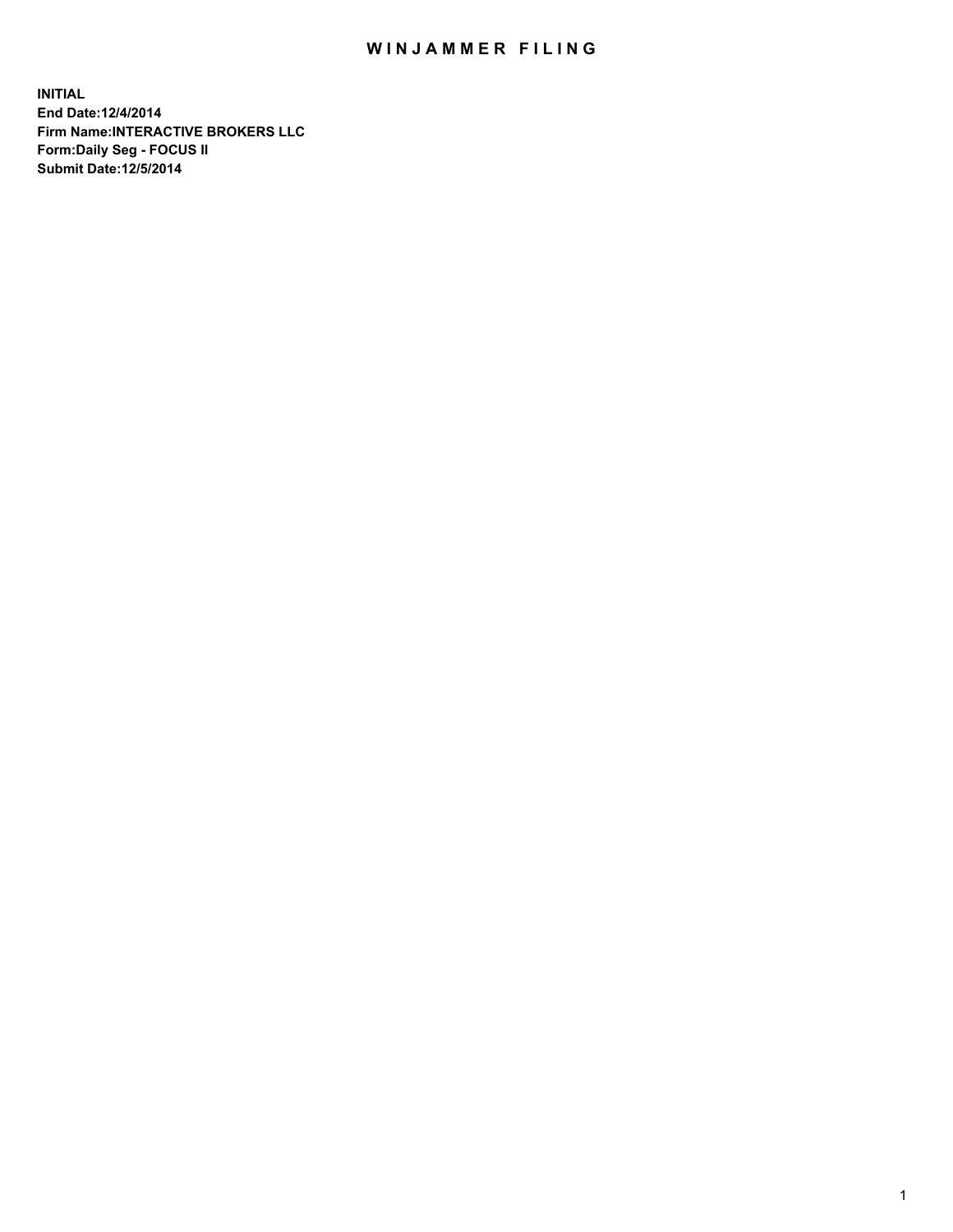## **INITIAL End Date:12/4/2014 Firm Name:INTERACTIVE BROKERS LLC Form:Daily Seg - FOCUS II Submit Date:12/5/2014 Daily Segregation - Cover Page**

| Name of Company<br><b>Contact Name</b><br><b>Contact Phone Number</b><br><b>Contact Email Address</b>                                                                                                                                                                                                                          | <b>INTERACTIVE BROKERS LLC</b><br><b>Michael Ellman</b><br>203-422-8926<br>mellman@interactivebrokers.co<br>$m$ |
|--------------------------------------------------------------------------------------------------------------------------------------------------------------------------------------------------------------------------------------------------------------------------------------------------------------------------------|-----------------------------------------------------------------------------------------------------------------|
| FCM's Customer Segregated Funds Residual Interest Target (choose one):<br>a. Minimum dollar amount: ; or<br>b. Minimum percentage of customer segregated funds required:% ; or<br>c. Dollar amount range between: and; or<br>d. Percentage range of customer segregated funds required between:% and%.                         | $\overline{\mathbf{0}}$<br>0<br>155,000,000 245,000,000<br>0 <sub>0</sub>                                       |
| FCM's Customer Secured Amount Funds Residual Interest Target (choose one):<br>a. Minimum dollar amount: ; or<br>b. Minimum percentage of customer secured funds required:% ; or<br>c. Dollar amount range between: and; or<br>d. Percentage range of customer secured funds required between:% and%.                           | $\overline{\mathbf{0}}$<br>0<br>80,000,000 120,000,000<br>0 <sub>0</sub>                                        |
| FCM's Cleared Swaps Customer Collateral Residual Interest Target (choose one):<br>a. Minimum dollar amount: ; or<br>b. Minimum percentage of cleared swaps customer collateral required:% ; or<br>c. Dollar amount range between: and; or<br>d. Percentage range of cleared swaps customer collateral required between:% and%. | $\overline{\mathbf{0}}$<br>$\underline{\mathbf{0}}$<br>0 <sub>0</sub><br>0 <sub>0</sub>                         |
| Current ANC:on<br><b>Broker Dealer Minimum</b><br>Debit/Deficit - CustomersCurrent AmountGross Amount<br>Domestic Debit/Deficit<br>Foreign Debit/Deficit                                                                                                                                                                       | 2,404,491,243 04-DEC-2014<br>406,768,721<br>4,413,779<br>4,861,492 0                                            |
| Debit/Deficit - Non CustomersCurrent AmountGross Amount<br>Domestic Debit/Deficit<br>Foreign Debit/Deficit<br>Proprietary Profit/Loss<br>Domestic Profit/Loss<br>Foreign Profit/Loss                                                                                                                                           | 0 <sub>0</sub><br>0 <sub>0</sub><br>$\overline{\mathbf{0}}$<br>$\overline{\mathbf{0}}$                          |
| Proprietary Open Trade Equity<br>Domestic OTE<br>Foreign OTE<br><b>SPAN</b><br><b>Customer SPAN Calculation</b>                                                                                                                                                                                                                | $\underline{\mathbf{0}}$<br><u>0</u><br>1,170,545,737                                                           |
| Non-Customer SPAN Calcualation<br>Proprietary Capital Charges<br>Minimum Dollar Amount Requirement<br>Other NFA Dollar Amount Requirement                                                                                                                                                                                      | 33,093,781<br><u>0</u><br>20,000,000 [7465]<br>21,783,065 [7475]                                                |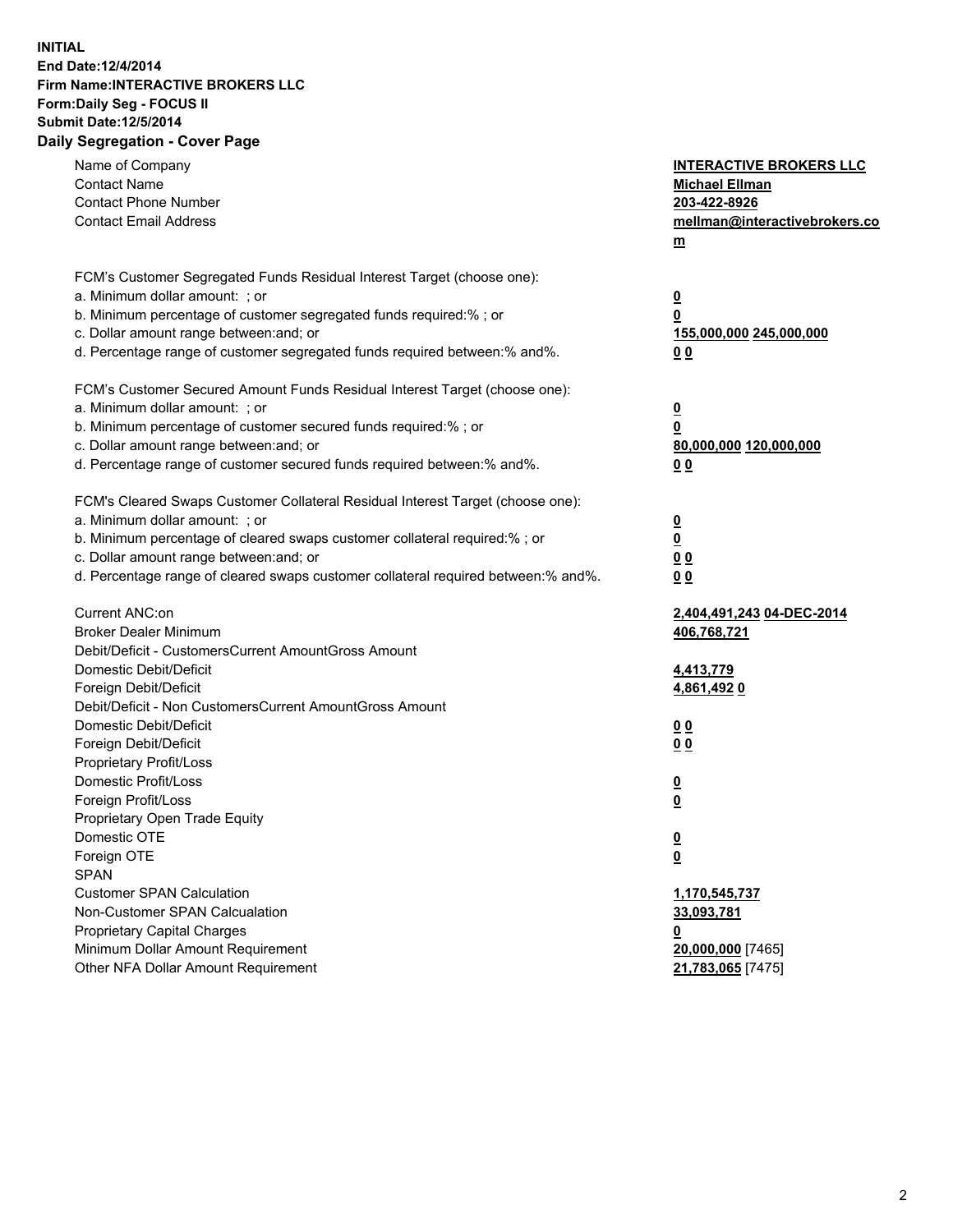## **INITIAL End Date:12/4/2014 Firm Name:INTERACTIVE BROKERS LLC Form:Daily Seg - FOCUS II Submit Date:12/5/2014**

|     | <b>Daily Segregation - Secured Amounts</b>                                                                   |                                                 |  |  |  |  |
|-----|--------------------------------------------------------------------------------------------------------------|-------------------------------------------------|--|--|--|--|
|     | Foreign Futures and Foreign Options Secured Amounts                                                          |                                                 |  |  |  |  |
|     | Amount required to be set aside pursuant to law, rule or regulation of a foreign                             | $0$ [7305]                                      |  |  |  |  |
|     | government or a rule of a self-regulatory organization authorized thereunder                                 |                                                 |  |  |  |  |
| 1.  | Net ledger balance - Foreign Futures and Foreign Option Trading - All Customers                              |                                                 |  |  |  |  |
|     | A. Cash                                                                                                      | 326,350,441 [7315]                              |  |  |  |  |
|     | B. Securities (at market)                                                                                    | $0$ [7317]                                      |  |  |  |  |
| 2.  | Net unrealized profit (loss) in open futures contracts traded on a foreign board of trade                    | 7,520,728 [7325]                                |  |  |  |  |
| 3.  | Exchange traded options                                                                                      |                                                 |  |  |  |  |
|     | a. Market value of open option contracts purchased on a foreign board of trade                               | 132,609 [7335]                                  |  |  |  |  |
|     | b. Market value of open contracts granted (sold) on a foreign board of trade                                 | -217,729 [7337]                                 |  |  |  |  |
| 4.  | Net equity (deficit) (add lines 1.2. and 3.)                                                                 | 333,786,049 [7345]                              |  |  |  |  |
| 5.  | Account liquidating to a deficit and account with a debit balances - gross amount                            | 4,861,492 [7351]                                |  |  |  |  |
| 6.  | Less: amount offset by customer owned securities                                                             | 0 [7352] 4,861,492 [7354]                       |  |  |  |  |
|     | Amount required to be set aside as the secured amount - Net Liquidating Equity<br>Method (add lines 4 and 5) | 338,647,541 [7355]                              |  |  |  |  |
| 7.  | Greater of amount required to be set aside pursuant to foreign jurisdiction (above) or line                  | 338,647,541 [7360]                              |  |  |  |  |
|     | 6.                                                                                                           |                                                 |  |  |  |  |
|     | FUNDS DEPOSITED IN SEPARATE REGULATION 30.7 ACCOUNTS                                                         |                                                 |  |  |  |  |
| 1.  | Cash in banks                                                                                                |                                                 |  |  |  |  |
|     | A. Banks located in the United States                                                                        | 353,891,391 [7500]                              |  |  |  |  |
|     | B. Other banks qualified under Regulation 30.7                                                               | 0 [7520] 353,891,391 [7530]                     |  |  |  |  |
| 2.  | Securities                                                                                                   |                                                 |  |  |  |  |
|     | A. In safekeeping with banks located in the United States                                                    | $0$ [7540]                                      |  |  |  |  |
|     | B. In safekeeping with other banks qualified under Regulation 30.7                                           | 0 [7560] 0 [7570]                               |  |  |  |  |
| 3.  | Equities with registered futures commission merchants                                                        |                                                 |  |  |  |  |
|     | A. Cash                                                                                                      | $0$ [7580]                                      |  |  |  |  |
|     | <b>B.</b> Securities                                                                                         | $0$ [7590]                                      |  |  |  |  |
|     | C. Unrealized gain (loss) on open futures contracts                                                          | $0$ [7600]                                      |  |  |  |  |
|     | D. Value of long option contracts                                                                            | $0$ [7610]                                      |  |  |  |  |
| 4.  | E. Value of short option contracts<br>Amounts held by clearing organizations of foreign boards of trade      | 0 [7615] 0 [7620]                               |  |  |  |  |
|     | A. Cash                                                                                                      | $0$ [7640]                                      |  |  |  |  |
|     | <b>B.</b> Securities                                                                                         | $0$ [7650]                                      |  |  |  |  |
|     | C. Amount due to (from) clearing organization - daily variation                                              | $0$ [7660]                                      |  |  |  |  |
|     | D. Value of long option contracts                                                                            | $0$ [7670]                                      |  |  |  |  |
|     | E. Value of short option contracts                                                                           | 0 [7675] 0 [7680]                               |  |  |  |  |
| 5.  | Amounts held by members of foreign boards of trade                                                           |                                                 |  |  |  |  |
|     | A. Cash                                                                                                      | 85,273,549 [7700]                               |  |  |  |  |
|     | <b>B.</b> Securities                                                                                         | $0$ [7710]                                      |  |  |  |  |
|     | C. Unrealized gain (loss) on open futures contracts                                                          | 8,350,841 [7720]                                |  |  |  |  |
|     | D. Value of long option contracts                                                                            | 129,592 [7730]                                  |  |  |  |  |
|     | E. Value of short option contracts                                                                           | <u>-217,729</u> [7735] <b>93,536,253</b> [7740] |  |  |  |  |
| 6.  | Amounts with other depositories designated by a foreign board of trade                                       | $0$ [7760]                                      |  |  |  |  |
| 7.  | Segregated funds on hand                                                                                     | $0$ [7765]                                      |  |  |  |  |
| 8.  | Total funds in separate section 30.7 accounts                                                                | 447,427,644 [7770]                              |  |  |  |  |
| 9.  | Excess (deficiency) Set Aside for Secured Amount (subtract line 7 Secured Statement                          | 108,780,103 [7380]                              |  |  |  |  |
|     | Page 1 from Line 8)                                                                                          |                                                 |  |  |  |  |
| 10. | Management Target Amount for Excess funds in separate section 30.7 accounts                                  | 80,000,000 [7780]                               |  |  |  |  |
| 11. | Excess (deficiency) funds in separate 30.7 accounts over (under) Management Target                           | 28,780,103 [7785]                               |  |  |  |  |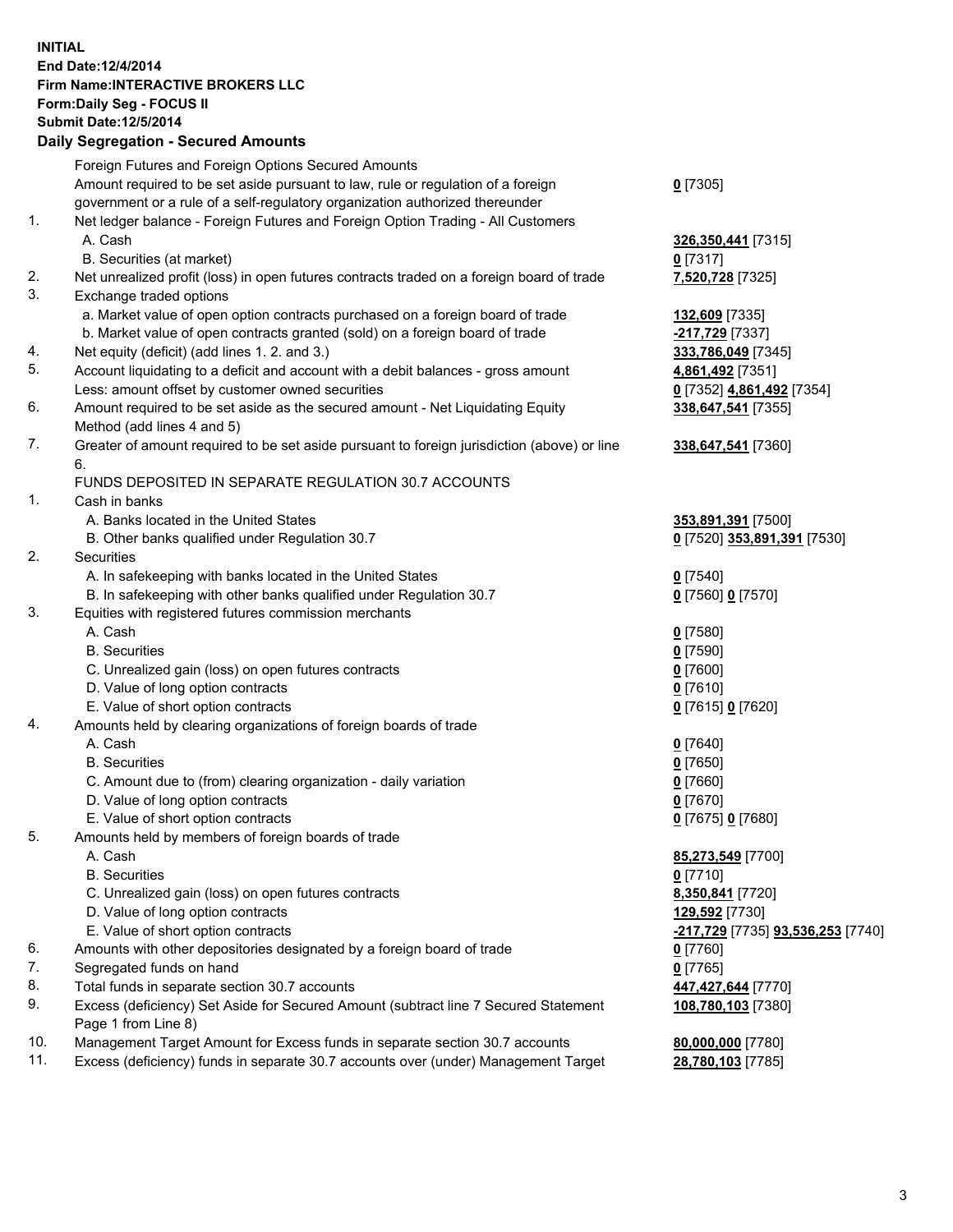**INITIAL End Date:12/4/2014 Firm Name:INTERACTIVE BROKERS LLC Form:Daily Seg - FOCUS II Submit Date:12/5/2014 Daily Segregation - Segregation Statement** SEGREGATION REQUIREMENTS(Section 4d(2) of the CEAct) 1. Net ledger balance A. Cash **2,397,127,175** [7010] B. Securities (at market) **0** [7020] 2. Net unrealized profit (loss) in open futures contracts traded on a contract market **-40,888,542** [7030] 3. Exchange traded options A. Add market value of open option contracts purchased on a contract market **144,326,301** [7032] B. Deduct market value of open option contracts granted (sold) on a contract market **-183,474,615** [7033] 4. Net equity (deficit) (add lines 1, 2 and 3) **2,317,090,319** [7040] 5. Accounts liquidating to a deficit and accounts with debit balances - gross amount **4,413,779** [7045] Less: amount offset by customer securities **0** [7047] **4,413,779** [7050] 6. Amount required to be segregated (add lines 4 and 5) **2,321,504,098** [7060] FUNDS IN SEGREGATED ACCOUNTS 7. Deposited in segregated funds bank accounts A. Cash **266,422,786** [7070] B. Securities representing investments of customers' funds (at market) **1,288,738,943** [7080] C. Securities held for particular customers or option customers in lieu of cash (at market) **0** [7090] 8. Margins on deposit with derivatives clearing organizations of contract markets A. Cash **15,137,831** [7100] B. Securities representing investments of customers' funds (at market) **82,533,535** [7110] C. Securities held for particular customers or option customers in lieu of cash (at market) **0** [7120] 9. Net settlement from (to) derivatives clearing organizations of contract markets **2,208,543** [7130] 10. Exchange traded options A. Value of open long option contracts **833,712** [7132] B. Value of open short option contracts **-6,100,426** [7133] 11. Net equities with other FCMs A. Net liquidating equity **3,324,459** [7140] B. Securities representing investments of customers' funds (at market) **869,988,879** [7160] C. Securities held for particular customers or option customers in lieu of cash (at market) **0** [7170] 12. Segregated funds on hand **0** [7150] 13. Total amount in segregation (add lines 7 through 12) **2,523,088,262** [7180] 14. Excess (deficiency) funds in segregation (subtract line 6 from line 13) **201,584,164** [7190] 15. Management Target Amount for Excess funds in segregation **155,000,000** [7194]

16. Excess (deficiency) funds in segregation over (under) Management Target Amount Excess

**46,584,164** [7198]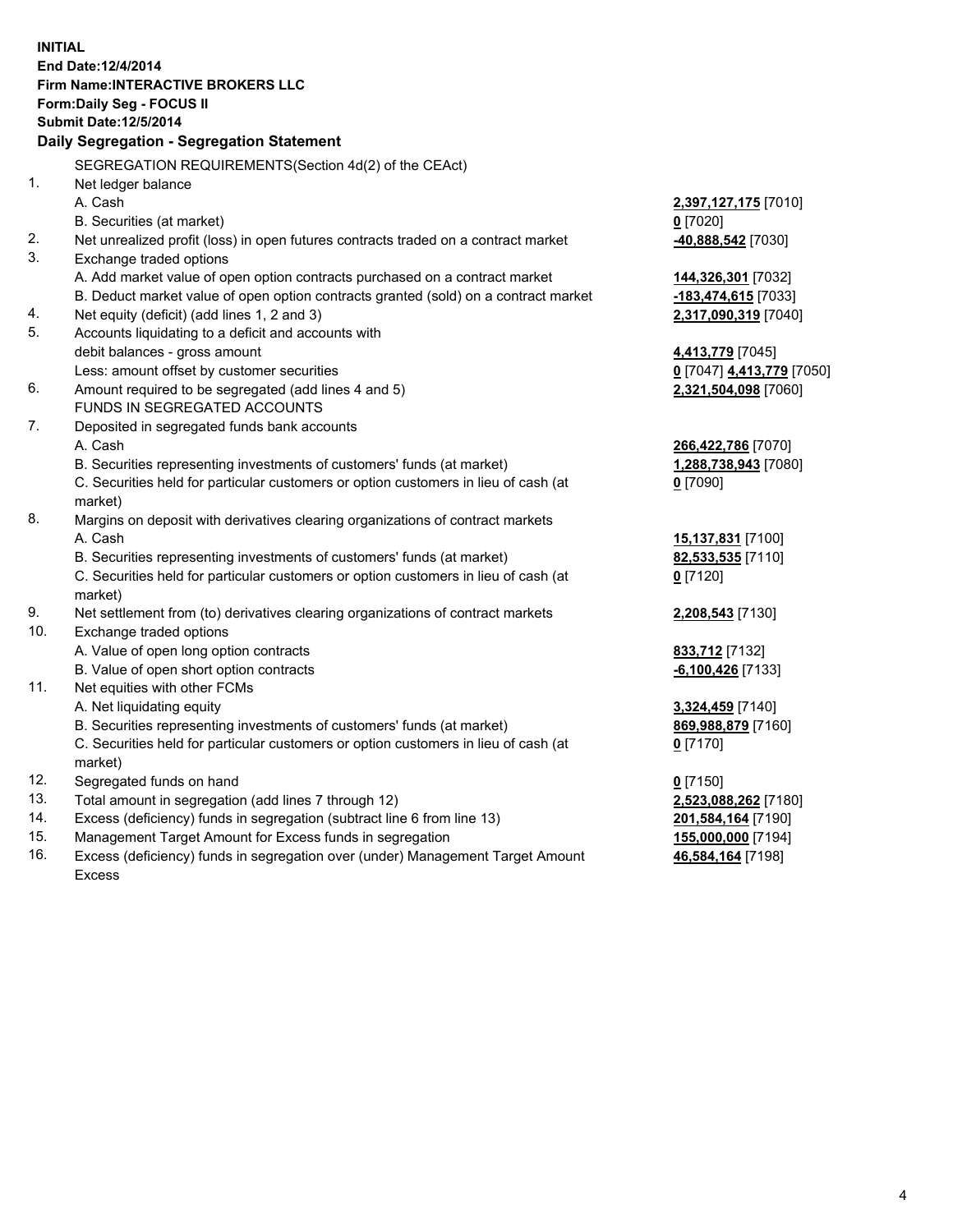## **INITIAL End Date:12/4/2014 Firm Name:INTERACTIVE BROKERS LLC Form:Daily Seg - FOCUS II Submit Date:12/5/2014 Daily Segregation - Supplemental**

| $\blacksquare$           | Total gross margin deficiencies - Segregated Funds Origin                              | 152,766 [9100] |
|--------------------------|----------------------------------------------------------------------------------------|----------------|
| $\blacksquare$           | Total gross margin deficiencies - Secured Funds Origin                                 | 199,164 [9101] |
| $\blacksquare$           | Total gross margin deficiencies - Cleared Swaps Customer Collateral Funds Origin       | $0$ [9102]     |
| $\blacksquare$           | Total gross margin deficiencies - Noncustomer and Proprietary Accounts Origin          | $0$ [9103]     |
| $\blacksquare$           | Total number of accounts contributing to total gross margin deficiencies - Segregated  | 6 [9104]       |
|                          | Funds Origin                                                                           |                |
| $\blacksquare$           | Total number of accounts contributing to total gross margin deficiencies - Secured     | $6$ [9105]     |
|                          | Funds Origin                                                                           |                |
| $\blacksquare$           | Total number of accounts contributing to the total gross margin deficiencies - Cleared | $0$ [9106]     |
|                          | Swaps Customer Collateral Funds Origin                                                 |                |
| $\overline{\phantom{a}}$ | Total number of accounts contributing to the total gross margin deficiencies -         | $0$ [9107]     |
|                          | Noncustomer and Proprietary Accounts Origin                                            |                |
| $\overline{\phantom{a}}$ | Upload a copy of the firm's daily margin report the FCM uses to issue margin calls     |                |
|                          | which corresponds with the reporting date.                                             |                |

12.04.2014 Commodity Margin Deficiency Report.xls